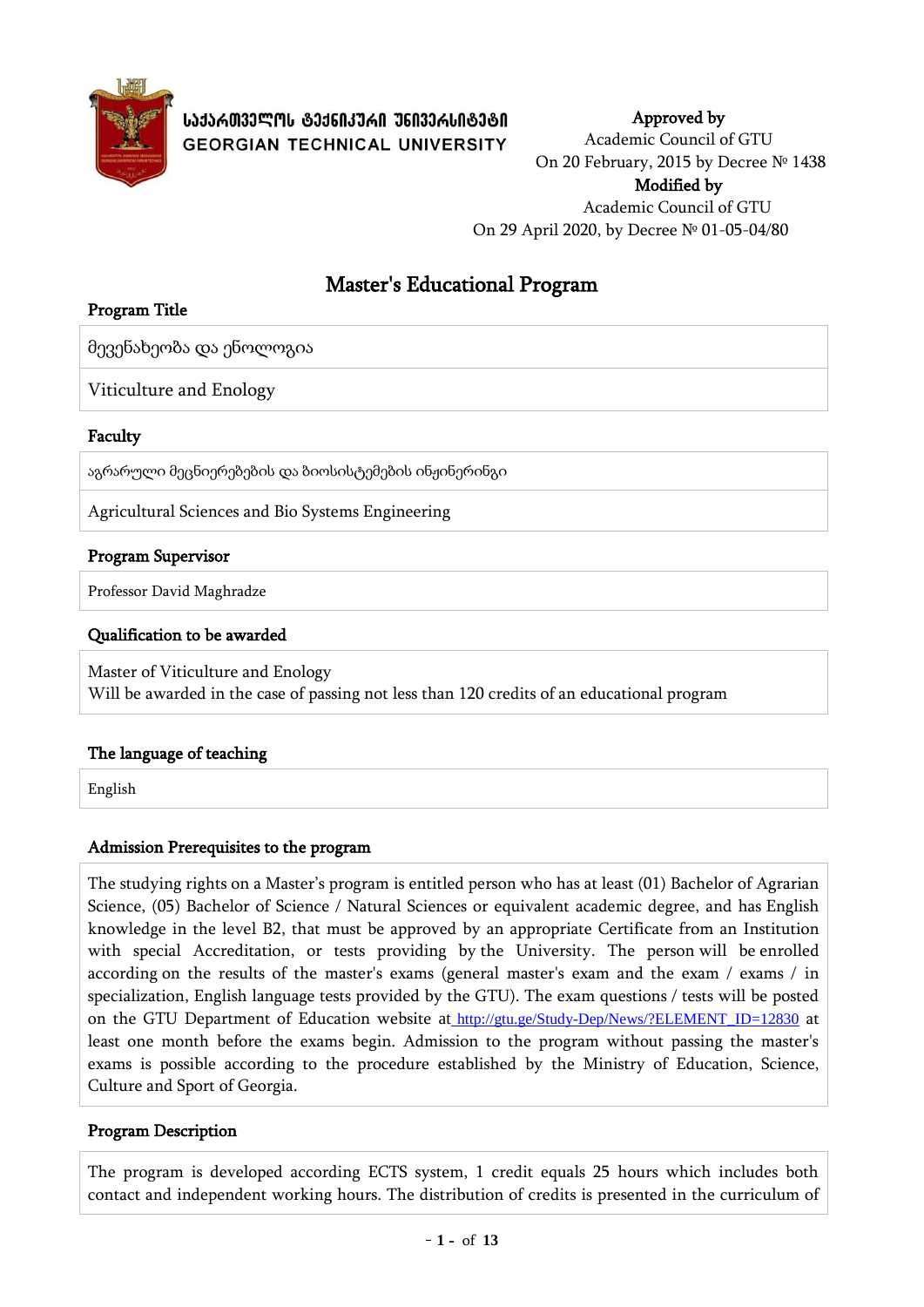the program. The program lasts 2 years (4 semesters) and includes 120 credits: Study component - 75 credits; Research Component - 45 credits including Master's thesis / Prospectus - 5 credits, Theoretical / Experimental Research / Colloquium - 10 credits, Thesis Completion and Defense - 30 credits.

One semester covers 20 weeks, out of which the teaching process takes 15 weeks.

The academic calendar will be issued and published on the web-page by the Rector of GTU before the beginning of the semester.

In the first semester of the first year the master studies 6 major specialty courses: 2 disciplines with 5 credits of each and 4 disciplines with 4 credits of each. In addition, with 4 credits, master chooses a discipline among Elective Courses. Total: 30 credits;

In the second semester of the first year, the master studies 4 major specialty courses – among those 2 disciplines with 6 credits of each, 1 discipline with 5 credits and 1 discipline with 4 credits. In addition, with 4 credits, master chooses a discipline among Elective Courses. In this semester the students also has a master's research project / prospectus which includes 5 credits. Total: 30 credits.

In the first semester of the second year, the master studies 4 major specialty courses with 5 credits of each. It also has a theoretical / experimental research / colloquium covering 10 credits. **Total: 30** credits.

In the second semester of the second year, the master completes and defends the master thesis. Total 30 credits.

Detailed information on the Master's Regulations is available on the GTU Web site: [https://gtu.ge/Learning/debuleba\\_magistraturis\\_sesaxeb.php](https://gtu.ge/Learning/debuleba_magistraturis_sesaxeb.php)

The Master Research Project / Prospectus Evaluation Criteria and Scales are set out in the Evaluation Rule for the Research Component of the Master's Degree Program, which is available on the GTU Web site: [https://gtu.ge/Learning/debuleba\\_magistraturis\\_sesaxeb.php](https://gtu.ge/Learning/debuleba_magistraturis_sesaxeb.php)

Instructions for completing a master's degree are available at the GTU web site: [https://gtu.ge/Learning/debuleba\\_magistraturis\\_sesaxeb.php](https://gtu.ge/Learning/debuleba_magistraturis_sesaxeb.php)

Criteria and scoring criteria for qualification are given in the evaluation section of the research component of the Master's Degree Program on the GTU web site:

[https://gtu.ge/Learning/debuleba\\_magistraturis\\_sesaxeb.php](https://gtu.ge/Learning/debuleba_magistraturis_sesaxeb.php)

Detailed information on the evaluation of the research component of the MA program is available at the GTU web site: [https://gtu.ge/Learning/debuleba\\_magistraturis\\_sesaxeb.php](https://gtu.ge/Learning/debuleba_magistraturis_sesaxeb.php)

# Program Objective

The aim of the master's program is to teach students historical trends of spreading and development for grapevine and wine in the World viticulture and wine making, the modern and innovative methods of vineyard establishment and cultivation based on varietal biodiversity, the full agro technological cycles of vineyard management.

Based on the international regulations and guidelines in Viticulture and Enology in the World grape processing features, modern innovative and traditional technologies of wine making and other alcoholic beverages of grape origin, trends in the fields of vitivinification, microbiological and physical-chemical processes, laboratory testing of wine quality based on modern analytical methods, selection of appropriated methods for testing and their planning.

physical-chemical composition of wine and beverages, their sensory evaluation based on international rules and practically established systems, wine diseases, the reasons of their origin and the ways of their prevention; current trends in the world wine tourism market, planning and elaboration of touristic products - including "wine-routs" among others – and their promotion taking inaccount the World trends.

And in accordance to the International standards and the innovative methods prepare a Master of Viticulture and Enology - in the labor competitive market, a skilled, qualified and competitive expert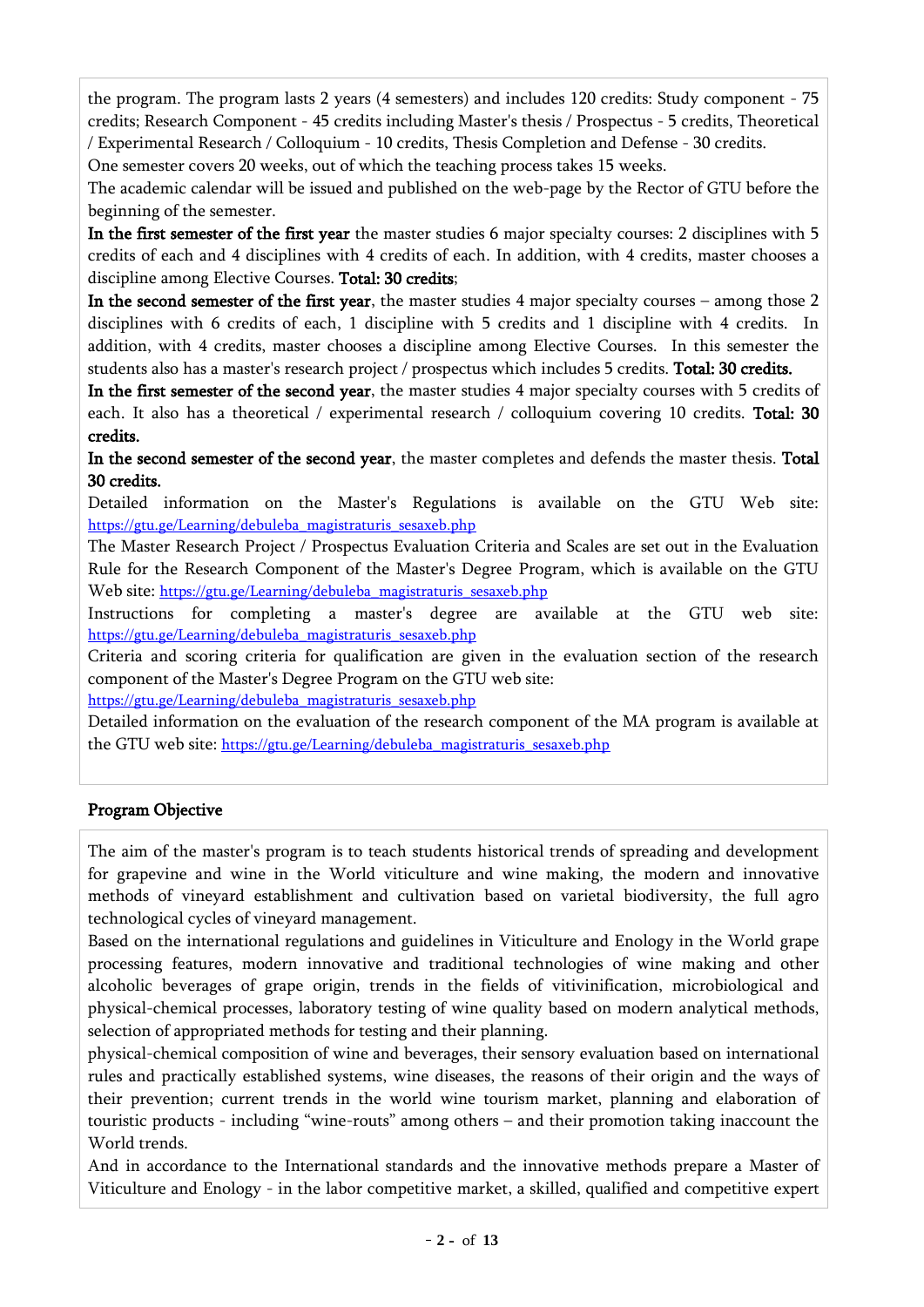managing the whole wine production chain – starting from grape growing to final product.

# **The Learning Outcomes/Competence (general and field-specific)**

- Describes the basic principles of organizational and seasonal management of viticulture; Vine and grape development phases and main physiological processes of the plant, impact of agro-climatic conditions on vine and wine quality, effective and sustainable systems for managing of soils and water in a vineyard, modern trends in the field, describes the main pests and diseases in viticulture, and discusses about integrated pest management for their prevention, independently plan vineyard maintenance operations, discuss potential problems in plant growth and development, and plan solutions based on the modern requests;
- Evaluates soil resources and determines the optimal harvest date for the desired final product, plans the appropriate technology and establishes the process of alcoholic fermentation, analyzes seasonal operations, manages grape cultivation and oenological processes according to current regulations;
- Discusses world viticulture and winemaking, traditional, classical and innovative production features in accordance with existing legislation, appellation regions and their characteristics, vine varieties and agro-technological features;
- Describes grape and wine analysis methods, chemical and physical processes during grape processing, discusses the solutions needed during the process and ways to realize them;
- Identifies wine diseases, discusses their causes, and suggests ways to eliminate them. Plans for tasting alcoholic beverages in accordance with international requirements and standards;
- Discusses world beverages market trends, modern market research tools, company structure and trading opportunities between countries; independently plans market research, business, brand and product development strategies to attract satisfied customers;
- Connects wine, as an ancient culture, to the product of one of the world's leading forms of wine tourism development. Analyzes the requirements of wine tourism worldwide, develops a wine tourism development strategy, plans the necessary activities and activities to raise awareness;
- Plans and makes independent research based on modern methods and trends, develops critical conclusions, perspectives and innovative suggestions on viticulture-winemakers' problems, develops arguments when communicating with the academic or professional community;
- Shares and adheres to ethical and professional responsibility norms, presents substantially and innovative visions in viticulture and winemaking.

## Methods (Teaching-learning) of Achieving Learning Outcomes

 $\boxtimes$ Lecture  $\boxtimes$ Seminar (working in the group)  $\boxtimes$ Practical classes  $\boxtimes$ Laboratory class's  $\boxtimes$ Practice  $\Box$ Course Work/Project  $\boxtimes$ Consultation  $\boxtimes$ Independent Work

Based on the specifics of a learning course, the appropriate activities listed below are employed, reflected in the relevant learning courses (syllabi):

Forms and Methods of achieving the learning outcomes are uploaded to the university web-site and can be find via the following link: <http://www.gtu.ge/quality/pdf/sc.pdf>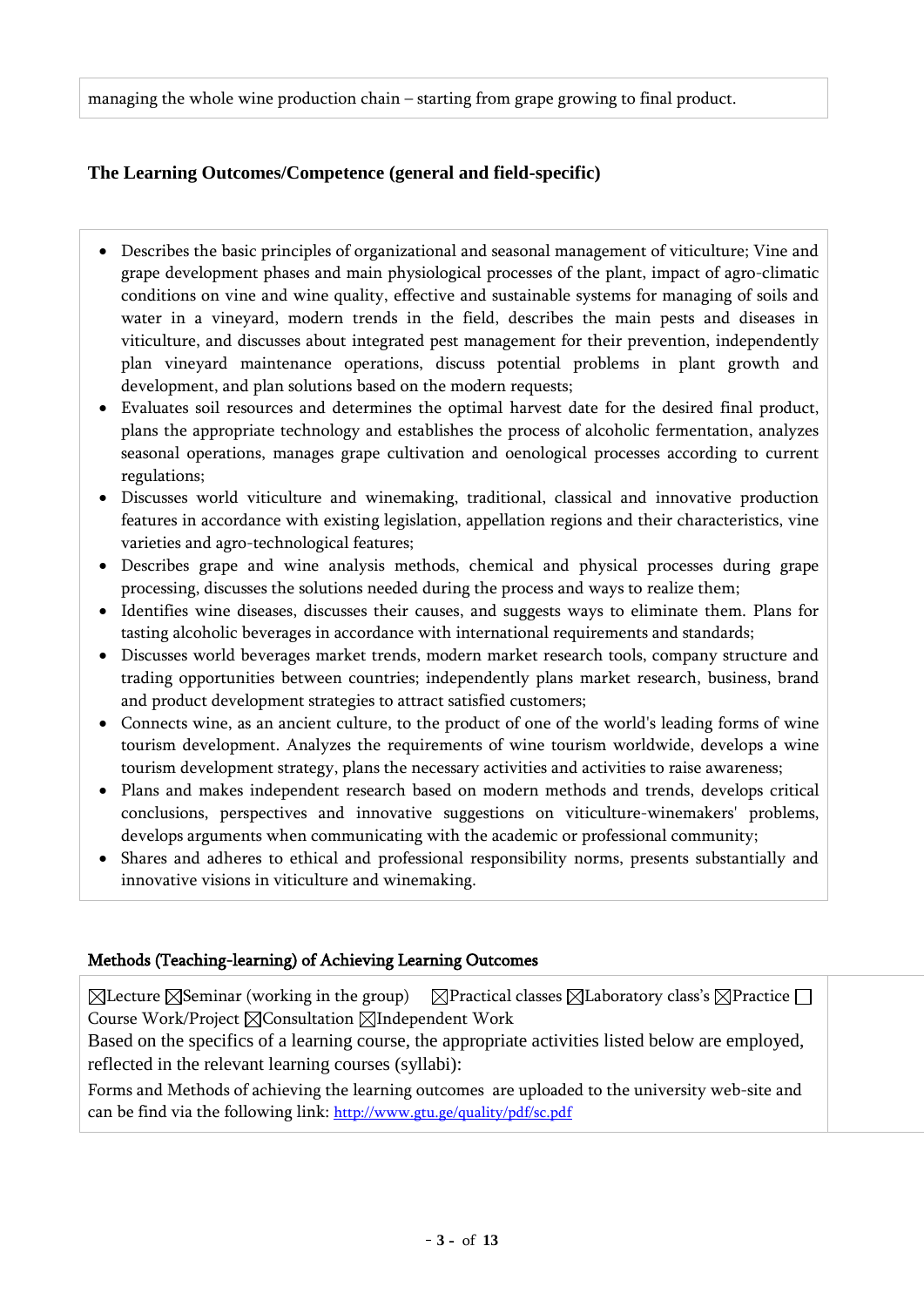#### Student knowledge assessment system

Grading system is based on a 100-point scale.

Positive grades:

- $\bullet$  (A) Excellent the rating of 91-100 points;
- (B) Very good the rating of 81-90 points
- $(C)$  Good the rating of 71-80 points
- (D) Satisfactory the rating of  $61-70$  points
- $\bullet$  (E) Enough the rating of 51-60 points

Negative grades:

- (FX) Did not pass 41-50 points of rating, which means that the student needs more work to pass and is given the right to take the exam once more with independent work;
- $\bullet$  (F) Failed 40 points and less, which means that the work carried out by the student is not enough and he/she has to learn the subject from the beginning.

In the case of receiving FX, an additional exam is held no earlier than 5 days after the announcement of the results.

Detailed information is available on GTU's website: Instructional Management Process at Georgian Technical University <https://gtu.ge/Study-Dep/Forms/Forms.php>

Qualification assessment criteria and scales are given in the research component of evaluation section of master's program on the GTU website:

[https://gtu.ge/Learning/debuleba\\_magistraturis\\_sesaxeb.php](https://gtu.ge/Learning/debuleba_magistraturis_sesaxeb.php)

Detailed information on the evaluation of the research component of the MA program is available at the GTU web site: [https://gtu.ge/Learning/debuleba\\_magistraturis\\_sesaxeb.php](https://gtu.ge/Learning/debuleba_magistraturis_sesaxeb.php)

### Sphere of employment

- Privet Local and international private sector;
- Ministry of Environment Protection and Agriculture, its agencies and regional services
- Laboratories, scientific-research and experimental farms and bases;
- Tasting commissions
- Sectoral public and non-governmental sectors;

#### Potential for Further Education

Doctoral Educational Programs

#### Human and material resources necessary for the implementation of the program

The program provides the appropriate human and material resources. For more information see the attached documents.

### **The Number of Syllabi Attached:** 20

#### **Courses in the Program**

| Nº |                          |               | <b>ECTS Credits</b> |         |   |    |  |  |
|----|--------------------------|---------------|---------------------|---------|---|----|--|--|
|    |                          |               |                     | II Year |   |    |  |  |
|    | Course Title             | Admission     | Semester            |         |   |    |  |  |
|    |                          | prerequisites |                     |         | Ш | IV |  |  |
|    | Viticulture and vineyard | N/A           |                     |         |   |    |  |  |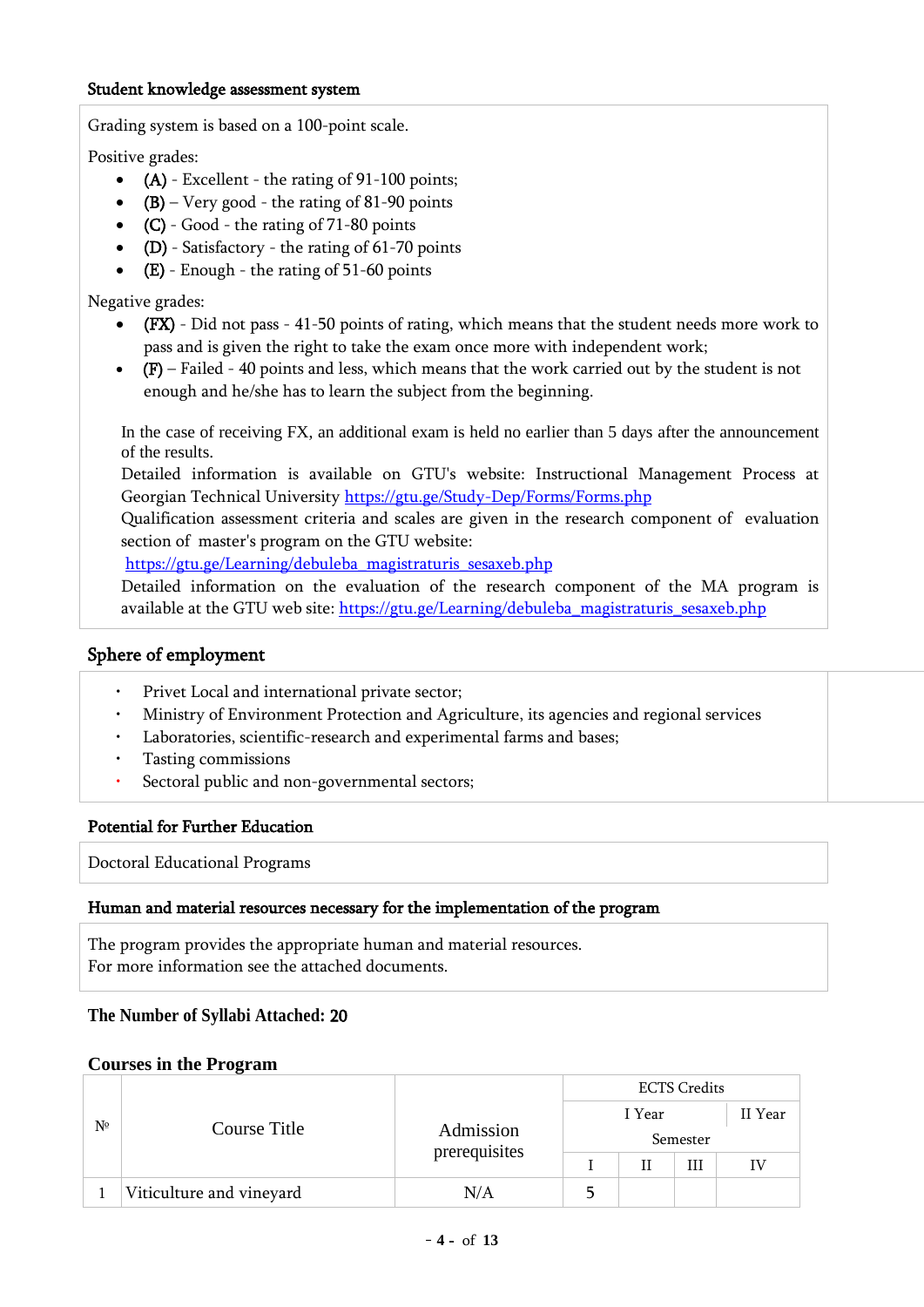|                 | management systems                                              |                                                                                                                                            |                |   |   |  |
|-----------------|-----------------------------------------------------------------|--------------------------------------------------------------------------------------------------------------------------------------------|----------------|---|---|--|
| $\overline{2}$  | Grapevine physiology                                            | N/A                                                                                                                                        | $\overline{4}$ |   |   |  |
|                 | Elective courses of specialty                                   |                                                                                                                                            |                |   |   |  |
| 3 <sup>1</sup>  | Regulation of viticulture and wine<br>production                | N/A                                                                                                                                        |                |   |   |  |
| 3 <sup>2</sup>  | Agro insurance                                                  | N/A                                                                                                                                        | $\overline{4}$ |   |   |  |
| 3 <sup>3</sup>  | Wine grapes and world grape<br>growing regions                  | N/A                                                                                                                                        |                |   |   |  |
| $\overline{4}$  | Grapevine pests, diseases and<br>integrated pest management     | N/A                                                                                                                                        | 4              |   |   |  |
| 5               | Integrated soil and water management<br>for vineyards           | N/A                                                                                                                                        | $\overline{4}$ |   |   |  |
| 6               | Intensive course in wine<br>microbiology                        | N/A                                                                                                                                        | 5              |   |   |  |
| 7               | Enochemistry                                                    | N/A                                                                                                                                        | 4              |   |   |  |
| 8               | Wine production and winery<br>systems                           | Intensive course in<br>wine microbiology,<br>Enochemistry                                                                                  |                | 6 |   |  |
| 9               | Vineyard establishment and<br>maintenance                       | Viticulture and<br>vineyard<br>management systems                                                                                          |                | 5 |   |  |
| 10              | Field Practice in viticulture                                   | Viticulture and<br>vineyard<br>management systems.<br>Grapevine<br>physiology.<br>Integrated soil and<br>water management for<br>vineyards |                | 6 |   |  |
|                 | Elective courses of specialty                                   |                                                                                                                                            |                |   |   |  |
| 11 <sup>1</sup> | Wine and beverage marketing                                     | N/A                                                                                                                                        |                |   |   |  |
| 11 <sup>2</sup> | World wines and winemaking<br>techniques                        | N/A                                                                                                                                        |                | 4 |   |  |
| 11 <sup>3</sup> | Sparkling wine production                                       | N/A                                                                                                                                        |                |   |   |  |
| 12              | Methods of must and wine analyses                               | Enochemistry                                                                                                                               |                | 4 |   |  |
| 13              | Wine tourism                                                    | Wine production and<br>winery systems                                                                                                      |                |   | 5 |  |
| 14              | Production of distilled spirituous<br>beverages of grape origin | Wine production and<br>winery systems.<br>Enochemistry                                                                                     |                |   | 5 |  |
| 15              | Sensory evaluation of wine                                      | Wine production and<br>winery systems.<br>Enochemistry                                                                                     |                |   | 5 |  |
| 16              | <b>Enterprise Practice in Winery</b>                            | Wine production and<br>winery systems.                                                                                                     |                |   | 5 |  |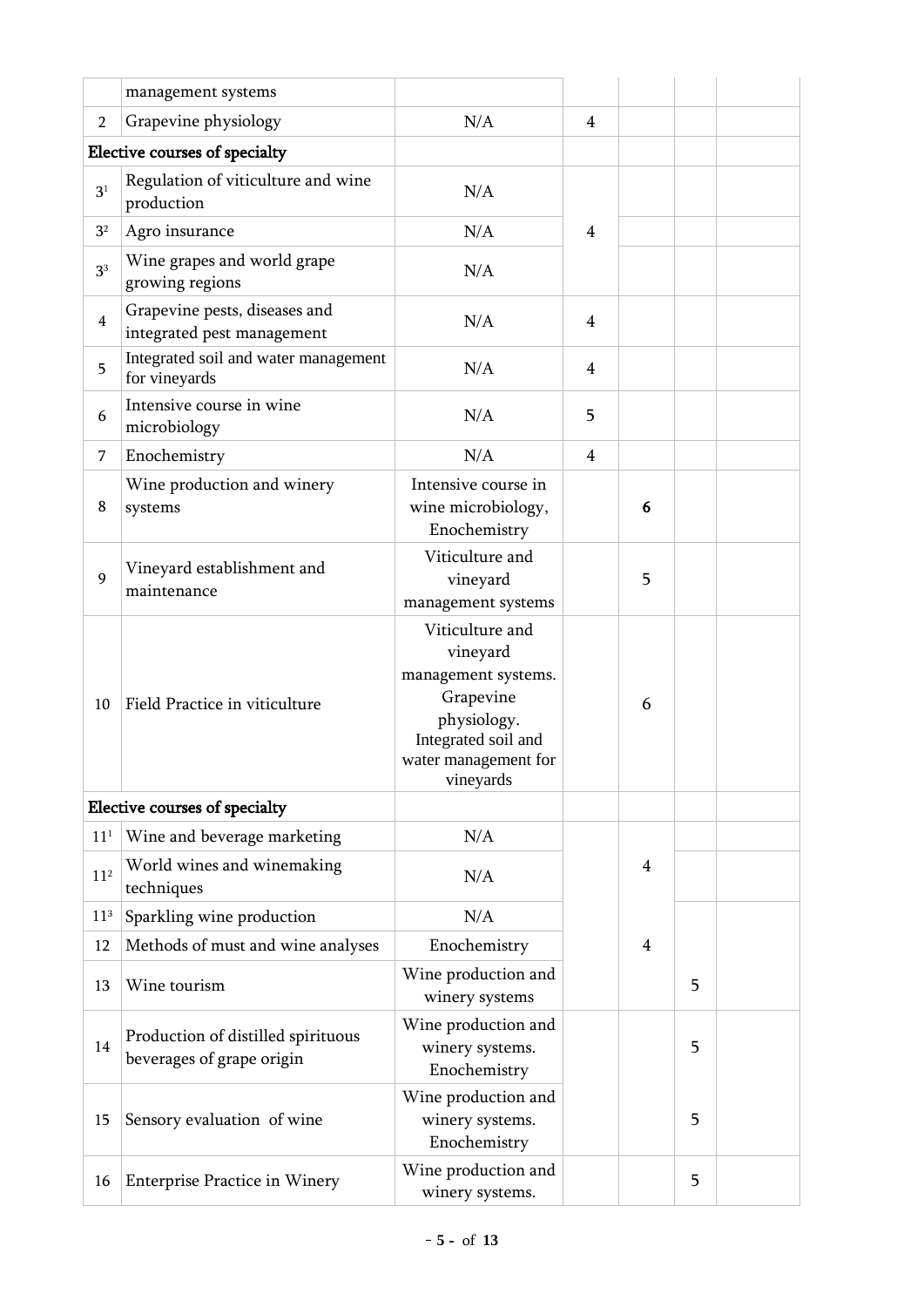|                 |                                       | Methods of must and<br>wine analyses |     |    |    |    |
|-----------------|---------------------------------------|--------------------------------------|-----|----|----|----|
|                 |                                       | In semester                          | 30  | 25 | 20 |    |
|                 |                                       | Total:                               | 75  |    |    |    |
|                 |                                       | <b>Research Component:</b>           |     |    |    |    |
|                 | Master Research Project / Prospectus  | N/A                                  |     | 5  |    |    |
| colloquium      | Theoretical / experimental research / | Prospectus                           |     |    | 10 |    |
| Master's Thesis | Accomplishment and Defense of         | Colloquium                           |     |    |    | 30 |
|                 |                                       | Total per semester:                  | 30  | 30 | 30 | 30 |
|                 | Total per year:                       |                                      |     |    |    | 60 |
|                 |                                       |                                      | 120 |    |    |    |

# Program curriculum

|                |                                              |                                                                |                      |            |                             |                    |            | Hours    |                        |                   |              |                  |
|----------------|----------------------------------------------|----------------------------------------------------------------|----------------------|------------|-----------------------------|--------------------|------------|----------|------------------------|-------------------|--------------|------------------|
| $N^{\circ}$    | Course code                                  | Course Title                                                   | ESTS credits / hours | Lecture    | Seminar (work in the group) | Practical classes: | Laboratory | Practice | Course paper / project | Mid-semester exam | Final exam   | Independent work |
| $\mathbf{1}$   | AGC21110E1-LS                                | Viticulture and vineyard<br>management systems                 | 5/125                | 30         | 15                          |                    |            |          |                        | $\mathbf{1}$      | $\mathbf{1}$ | 78               |
| $\overline{2}$ |                                              | Grapevine physiology                                           | 4/100                | 15         | 15                          |                    |            |          |                        | $\mathbf{1}$      | $\mathbf{1}$ | 68               |
| 3 <sup>1</sup> | LAW11410E1-LS                                | Regulation of viticulture and wine<br>production               | 4/100                | 15         | 15                          |                    |            |          |                        | $\mathbf{1}$      | $\mathbf{1}$ | 68               |
| 3 <sup>2</sup> |                                              | Agro insurance                                                 | 4/100                | 15         | 15                          |                    |            |          |                        | $1\,$             | $\mathbf{1}$ | 68               |
| 3 <sup>3</sup> | AGC21210E1-LS                                | Wine grapes and world grape<br>growing regions                 | 4/100                | 15         | 15                          |                    |            |          |                        | $\mathbf{1}$      | $\mathbf{1}$ | 68               |
| 4              | BRS17410G1-LS                                | Grapevine pests and diseases and<br>integrated pest management | 4/100                | 15         | 15                          |                    |            |          |                        | $\mathbf{1}$      | $\mathbf{1}$ | 68               |
| 5              |                                              | Integrated soil and water management 4/100 15<br>for vineyards |                      |            |                             | 15                 |            |          |                        | $\mathbf{1}$      | $\mathbf{1}$ | 68               |
| 6              | <b>BRS17510E1-LB</b>                         | Intensive course in wine<br>microbiology                       | 5/125                | 15         |                             |                    | 30         |          |                        | $1\,$             | $\mathbf{1}$ | 78               |
| 7              | BRS22210G1-LS                                | Enochemistry                                                   | 4/100                | 15         | 15                          |                    |            |          |                        | $1\,$             | $\mathbf{1}$ | 68               |
| 8              | MAP18510E1-LSP<br>Wine production and winery |                                                                |                      | $6/150$ 30 | 15                          | 15                 |            |          |                        | $\mathbf{1}$      | $\mathbf{1}$ | 88               |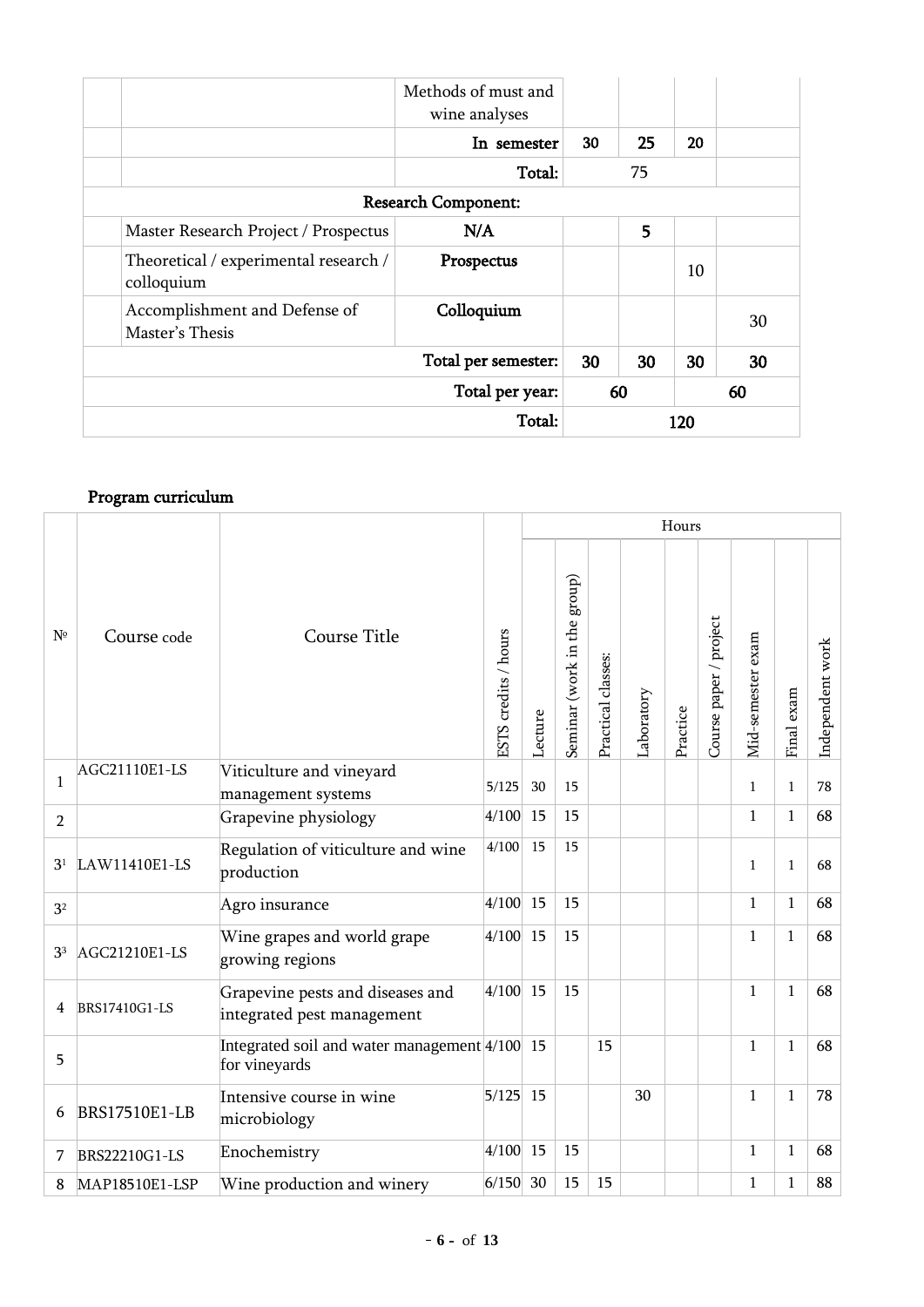|                 |                               | systems                                                         |       |    |    |    |    |    |              |              |    |
|-----------------|-------------------------------|-----------------------------------------------------------------|-------|----|----|----|----|----|--------------|--------------|----|
| 9               | AGC21010E1-LS                 | Vineyard establishment and<br>maintenance                       | 5/125 | 30 | 15 |    |    |    | 1            | $\mathbf{1}$ | 78 |
| 10              | MAP18410E1-R                  | <b>Field Practice in Viticulture</b>                            | 6/150 |    |    |    |    | 60 | $\mathbf{1}$ | $\mathbf{1}$ | 88 |
| 11 <sup>1</sup> | <b>BUA54710E1-LS</b>          | Wine and beverage marketing                                     | 4/100 | 15 | 15 |    |    |    | $\mathbf{1}$ | $\mathbf{1}$ | 68 |
|                 | 11 <sup>2</sup> MAP18210E1-LS | World wines and winemaking<br>techniques                        | 4/100 | 15 | 15 |    |    |    | $\mathbf{1}$ | $\mathbf{1}$ | 68 |
|                 | 113 MAP18810E1-LS             | Sparkling wine production                                       | 4/100 | 15 | 15 |    |    |    | $\mathbf{1}$ | $\mathbf{1}$ | 68 |
| 12              | MAP18610E1-B                  | Methods of must and wine analyses                               | 4/100 |    |    |    | 30 |    | $\mathbf{1}$ | $\mathbf{1}$ | 68 |
| 13              | <b>BUA54610E1-LS</b>          | Wine tourism                                                    | 5/125 | 30 | 15 |    |    |    | $\mathbf{1}$ | $\mathbf{1}$ | 78 |
|                 | 14 MAP18710E1-LS              | Production of distilled spirituous<br>beverages of grape origin | 5/125 | 15 | 30 |    |    |    | $\mathbf{1}$ | $\mathbf{1}$ | 78 |
| 15              | MAP18410E1-LSP                | Sensory evaluation of wine                                      | 5/125 | 15 | 15 | 15 |    |    | $\mathbf{1}$ | $\mathbf{1}$ | 78 |
| 16              | MAP18310E1-R                  | <b>Enterprise Practice in Winery</b>                            | 5/125 |    |    |    |    | 45 | $\mathbf{1}$ | $\mathbf{1}$ | 78 |

### Program Supervisor David Maghradze

Head of Quality Assurance Service of the Faculty of Agricultural Sciences and Bio-systems Engineering Nino Lomidze

Dean of the Faculty Giorgi Kvartskhava Giorgi Kvartskhava

Agreed with

Quality Assurance Service of GTU **If the COVID-SERVICE COVID-SERVICE COVID-S** Irma Inashvili

### Approved by

Academic Council of GTU On 20 February, 2015 By Decree #1438

### Modified by

Agriculture Sciences and Bio-Systems Engineering At the Meeting of Faculty Council By Report №79 29.04.2020 Chairman of the Faculty Council Giorgi Kvartskhava Giorgi Kvartskhava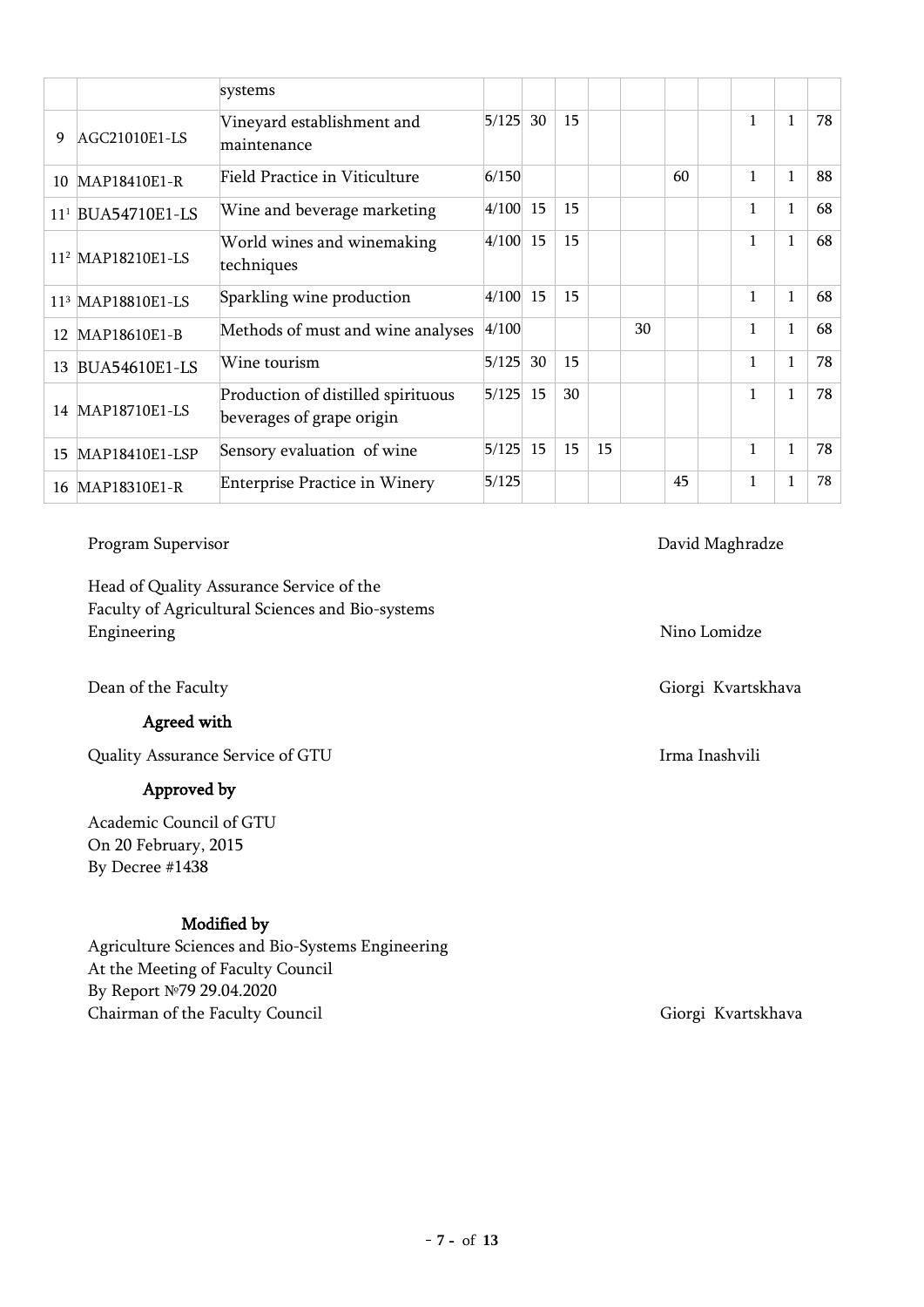## Results of the program*1*

|                             | Describes the basic                                             | Evaluates soil        | Discusses world    | Describes grape                     | Identifies grape                  | Discusses world                   | Connects wine, as Plans and makes |                               | Shares and      |
|-----------------------------|-----------------------------------------------------------------|-----------------------|--------------------|-------------------------------------|-----------------------------------|-----------------------------------|-----------------------------------|-------------------------------|-----------------|
| Subject                     | principles of                                                   | resources and         | viticulture and    | and wine analysisand wine           |                                   | spirits market trends, an ancient |                                   | independent                   | adheres to      |
|                             | organizational and                                              | determines the        | winemaking,        | methods,                            | diseases, discussesmodern market  |                                   | culture, to the                   | research based on ethical and |                 |
|                             | seasonal management                                             | optimal harvest date  | traditional,       | chemical and                        | their causes, and research tools, |                                   | product of one of modern methods  |                               | professional    |
|                             | of viticulture; Vine and for the desired final                  |                       | classical and      | physical                            | suggests ways to                  | company structure                 | the world's                       | and trends,                   | responsibility  |
|                             | grape development                                               | product, plans the    | innovative         | processes during eliminate them.    |                                   | and trading                       | leading forms of                  | develops critical             | norms, presents |
|                             | phases and main                                                 | appropriate           | production         | grape processing, Plans for tasting |                                   | opportunities                     | wine tourism                      | conclusions,                  | substantially   |
|                             | physiological processes technology and                          |                       | features in        | discusses the                       | alcoholic                         | between countries,                | development.                      | perspectives and              | and innovative  |
|                             | of the plant, impact of establishes the process accordance with |                       |                    | solutions needed beverages in       |                                   | independently plans               | Analyzes the                      | innovative                    | visions in      |
|                             | agro-climatic                                                   | of alcoholic          | existing           | during the                          | accordance with                   | market research,                  | requirements of                   | suggestions on                | viticulture and |
|                             | conditions on vine and fermentation,                            |                       | legislation,       | process and ways international      |                                   | business, brand and               | wine tourism                      | viticulture-                  | winemaking;     |
|                             | wine quality, effective analyzes seasonal                       |                       | appellation        | to realize them.                    | requirements and product          |                                   | worldwide,                        | winemakers'                   |                 |
|                             | and sustainable systems operations, manages                     |                       | regions and their  |                                     | standards.                        | development                       | develops a wine                   | problems,                     |                 |
|                             | for managing of soils                                           | grape cultivation and | characteristics,   |                                     |                                   | strategies to attract             | tourism                           | develops                      |                 |
|                             | and water in a                                                  | oenological processes | vine varieties and |                                     |                                   | satisfied customers.              | development                       | arguments when                |                 |
|                             | vineyard, modern                                                | according to current  | agro-              |                                     |                                   |                                   | strategy, plans the communicating |                               |                 |
|                             | trends in the field,                                            | regulations.          | technological      |                                     |                                   |                                   | necessary                         | with the academic             |                 |
|                             | describes the main                                              |                       | features           |                                     |                                   |                                   | activities and                    | or professional               |                 |
|                             | pests and diseases in                                           |                       |                    |                                     |                                   |                                   | activities to raise               | community                     |                 |
|                             | viticulture, and                                                |                       |                    |                                     |                                   |                                   | awareness.                        |                               |                 |
|                             | discusses about                                                 |                       |                    |                                     |                                   |                                   |                                   |                               |                 |
|                             | integrated pest                                                 |                       |                    |                                     |                                   |                                   |                                   |                               |                 |
|                             | management for their                                            |                       |                    |                                     |                                   |                                   |                                   |                               |                 |
|                             | prevention,                                                     |                       |                    |                                     |                                   |                                   |                                   |                               |                 |
|                             | independently plan                                              |                       |                    |                                     |                                   |                                   |                                   |                               |                 |
|                             | vineyard maintenance                                            |                       |                    |                                     |                                   |                                   |                                   |                               |                 |
|                             | operations, discuss                                             |                       |                    |                                     |                                   |                                   |                                   |                               |                 |
|                             | potential problems in                                           |                       |                    |                                     |                                   |                                   |                                   |                               |                 |
|                             | plant growth and                                                |                       |                    |                                     |                                   |                                   |                                   |                               |                 |
|                             | development, and plan                                           |                       |                    |                                     |                                   |                                   |                                   |                               |                 |
|                             | solutions based on the                                          |                       |                    |                                     |                                   |                                   |                                   |                               |                 |
|                             | modern requests                                                 |                       |                    |                                     |                                   |                                   |                                   |                               |                 |
| Viticulture and<br>vineyard | $\mathbf{1}$                                                    |                       | $\mathbf{1}$       |                                     | $\overline{1}$                    |                                   |                                   | $\mathbf{1}$                  | -1              |
| management<br>systems       |                                                                 |                       |                    |                                     |                                   |                                   |                                   |                               |                 |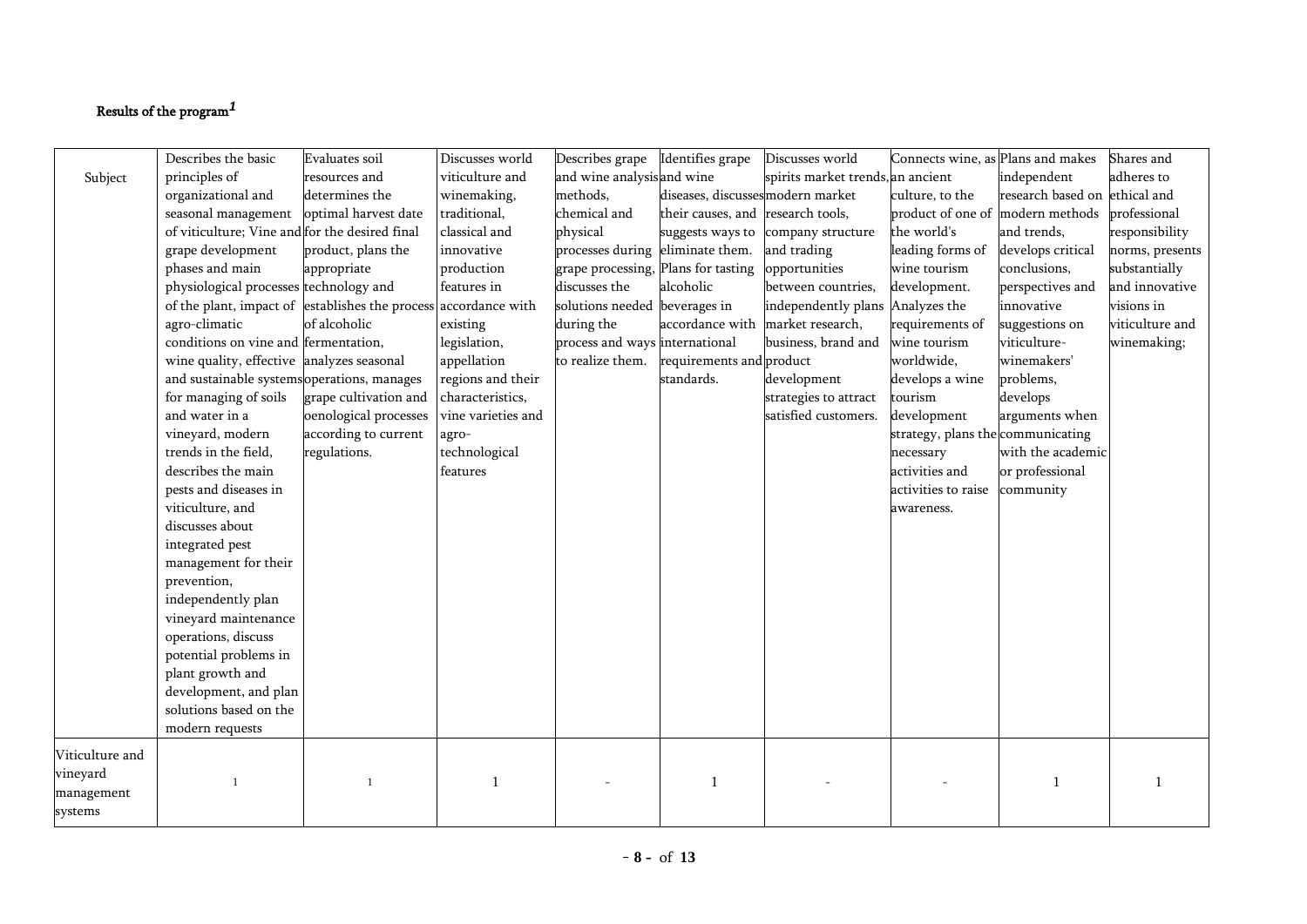| Grapevine<br>physiology                                                 | $\overline{1}$ | $\mathbf{1}$             | $\mathbf{1}$   | $\mathbf{1}$   | $\mathbf{1}$   | $\equiv$                  | $\mathbf{1}$   | $\mathbf{1}$   | $\mathbf{1}$   |
|-------------------------------------------------------------------------|----------------|--------------------------|----------------|----------------|----------------|---------------------------|----------------|----------------|----------------|
| Grapevine<br>pests and<br>diseases and<br>integrated pest<br>management | $\,$ 1 $\,$    | $\,1\,$                  | $\,1\,$        |                |                |                           |                |                |                |
| Integrated soil<br>and water<br>management<br>for vineyards             | $\mathbf{1}$   | $1\,$                    | $1\,$          |                |                |                           |                |                |                |
| Intensive<br>course in wine<br>microbiology                             |                | $\sim$                   |                | $\overline{1}$ | $\mathbf{1}$   |                           |                | $\mathbf{1}$   | $\mathbf{1}$   |
| Enochemistry                                                            |                | $\overline{\phantom{a}}$ |                | $\,1\,$        | $\,1\,$        |                           |                | $\,1\,$        | $\,1\,$        |
| Wine<br>production and<br>winery systems                                |                | $\overline{2}$           | $\overline{2}$ | $\overline{2}$ | $\overline{2}$ |                           | $\overline{2}$ | $\overline{2}$ | $\overline{2}$ |
| Vineyard<br>establishment<br>and<br>maintenance                         | $\sqrt{2}$     | $\mathbf{2}$             | $\sqrt{2}$     |                | $\sqrt{2}$     |                           |                | $\sqrt{2}$     | $\overline{2}$ |
| <b>Field Practice</b><br>in viticulture                                 | $\mathbf 3$    | $\mathbf{3}$             | $\mathbf{3}$   | $\mathbf{3}$   | $\mathbf 3$    | $\mathbf{3}$              | $\sqrt{3}$     | $\mathsf 3$    | $\mathbf{3}$   |
| Methods of<br>must and wine<br>analyses                                 | $\omega$       | $\blacksquare$           | $\blacksquare$ | $\overline{2}$ | $\overline{2}$ |                           | $\blacksquare$ | $\sqrt{2}$     | $\overline{2}$ |
| Wine tourism                                                            |                |                          |                |                |                | $\ensuremath{\mathsf{3}}$ | $\sqrt{3}$     | $\sqrt{3}$     | $\mathbf{3}$   |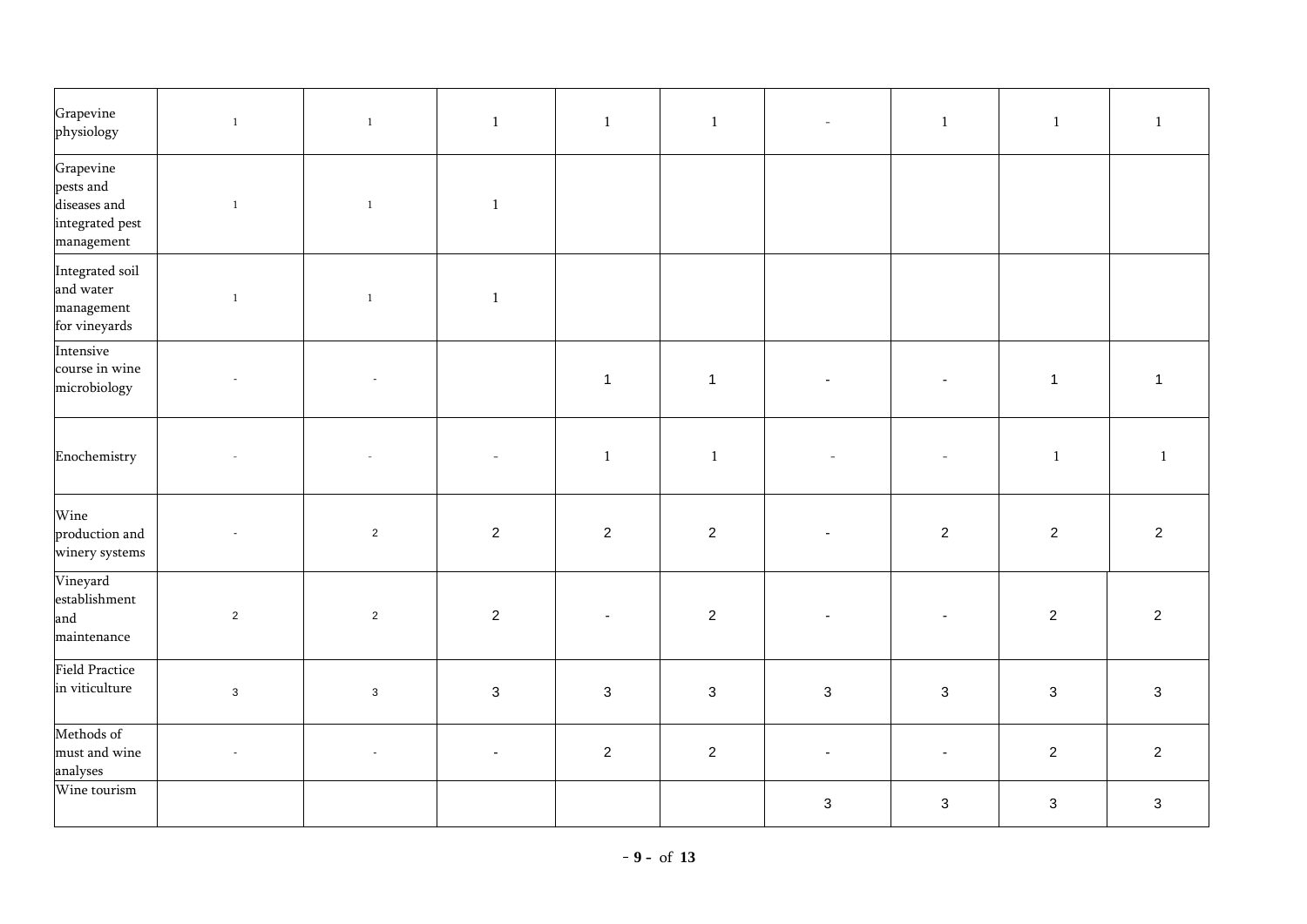| Production of<br>distilled<br>spirituous<br>beverages of<br>grape origin | $\overline{2}$ | $\overline{2}$ | $\overline{2}$       | $\overline{2}$            | $\overline{2}$            |                          | $\overline{\phantom{a}}$  | $\overline{2}$            | $\overline{2}$ |
|--------------------------------------------------------------------------|----------------|----------------|----------------------|---------------------------|---------------------------|--------------------------|---------------------------|---------------------------|----------------|
| Sensory<br>evaluation of<br>wine                                         | $\mathbf{3}$   | $\mathbf{3}$   | $\sqrt{3}$           | $\ensuremath{\mathsf{3}}$ | $\ensuremath{\mathsf{3}}$ | $\mathbf{3}$             | $\ensuremath{\mathsf{3}}$ | $\ensuremath{\mathsf{3}}$ | $\sqrt{3}$     |
| Enterprise<br>Practice in<br>Winery                                      | $\mathbf{3}$   | $\mathbf{3}$   | $\mathbf{3}$         | $\mathbf{3}$              | $\mathsf 3$               | $\overline{\phantom{a}}$ | $\blacksquare$            | $\mathsf 3$               | $\mathbf{3}$   |
| Master<br>Research<br>Project /<br>Prospectus                            | $\overline{1}$ | $\overline{1}$ | $\blacktriangleleft$ | $\overline{1}$            | $\mathbf{1}$              | $\overline{1}$           | $\mathbf{1}$              | $\mathbf 1$               |                |
| Theoretical /<br>experimental<br>research /<br>colloquium                | $\overline{2}$ | $\overline{2}$ | $\overline{2}$       | $\overline{2}$            | $\sqrt{2}$                | $\overline{2}$           | $\sqrt{2}$                | $\overline{2}$            | 2              |
| Accomplishme<br>nt and Defense<br>of Master's<br>Thesis                  | $\mathbf{3}$   | $\mathbf{3}$   | $\mathbf{3}$         | $\mathbf{3}$              | $\mathbf{3}$              | $\mathbf{3}$             | 3                         | $\mathbf{3}$              | $\mathbf{3}$   |

Program aims and results map *2*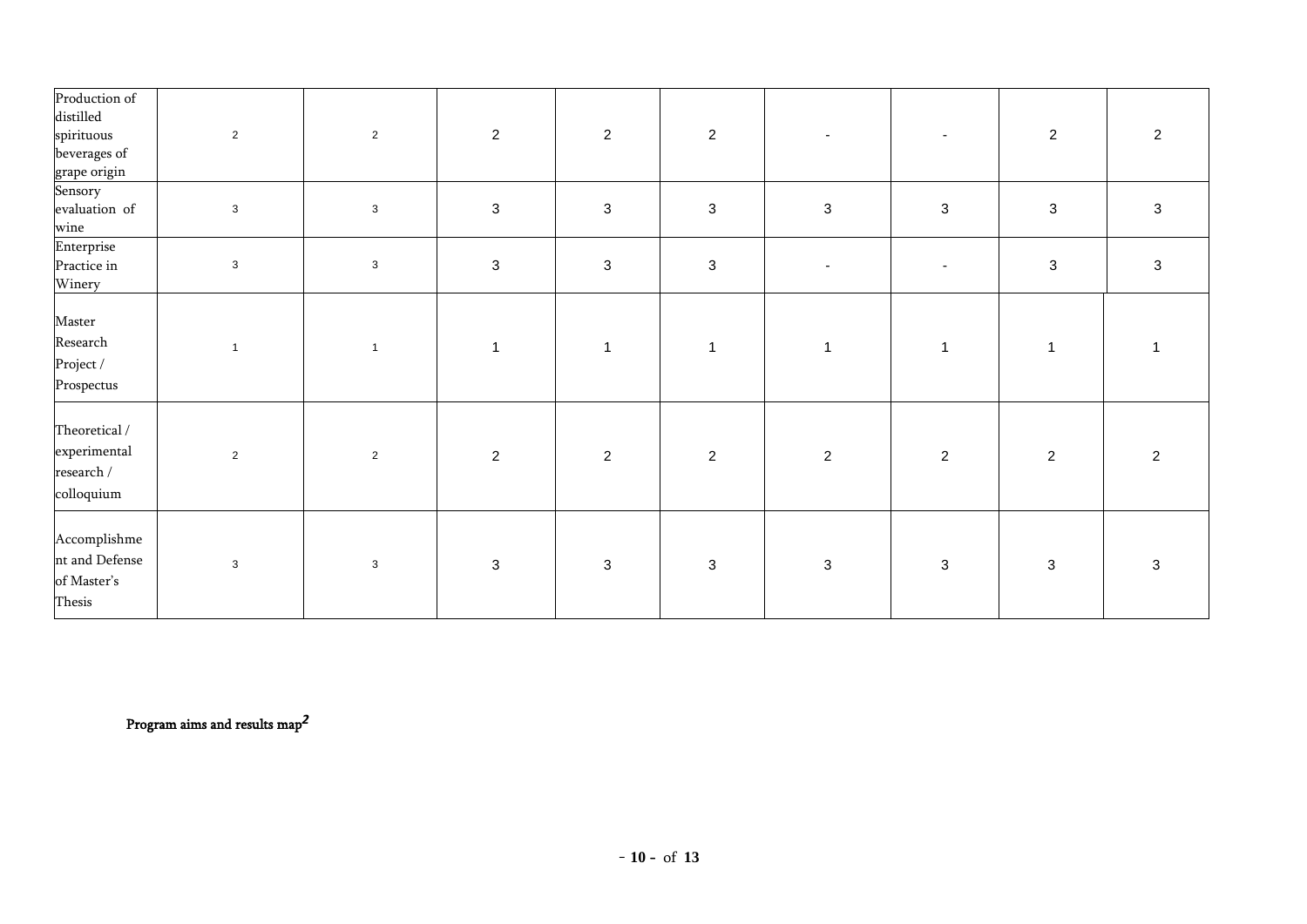| The aim of the<br>program                 | main pests and diseases in viticulture, and discusses about<br>development<br>phases and main physiological processes of the plant, impact<br>effective and sustainable systems for managing of soils and<br>water in a vineyard, modern trends in the field, describes the<br>prevention,<br>seasonal<br>discuss potential problems in plant growth and development,<br>quality,<br>operations,<br>Describes the basic principles of organizational and<br>wine<br>and plan solutions based on the modern requests<br>maintenance<br>grape<br>their<br>and<br>$_{\rm rad}$<br>vine<br>for<br>of viticulture; Vine<br>$\overline{a}$<br>management<br>plan vineyard<br>conditions<br>pest<br>agro-climatic<br>independently<br>management<br>integrated<br>ЪÓ | Evaluates soil resources and determines the optimal harvest date<br>seasonal operations, manages grape cultivation and oenological<br>for the desired final product, plans the appropriate technology<br>and establishes the process of alcoholic fermentation, analyzes<br>processes according to current regulations. | classical and innovative production features in accordance with<br>traditional,<br>existing legislation, appellation regions and their characteristics,<br>winemaking,<br>vine varieties and agro-technological features;<br>and<br>viticulture<br>world<br>Discusses | solutions needed during the process and ways to realize them<br>Describes grape and wine analysis methods, chemical and<br>physical processes during grape processing, discusses the | beverages in accordance with international requirements and<br>dentifies grape and wine diseases, discusses their causes, and<br>Plans for tasting alcoholic<br>suggests ways to eliminate them.<br>standards; | satisfied<br>Discusses world spirits market trends, modern market research<br>countries, independently plans market research, business, brand<br>between<br>structure and trading opportunities<br>attract<br>$\mathfrak{g}$<br>strategies<br>development<br>tools, company<br>product<br>customers;<br>and | plans the<br>Connects wine, as an ancient culture, to the product of one of<br>of wine tourism development.<br>worldwide,<br>strategy,<br>necessary activities and activities to raise awareness;<br>tourism<br>development<br>wine<br>$\mathfrak{b}$<br>requirements<br>forms<br>a wine tourism<br>world's leading<br>the<br>Analyzes<br>develops<br>the | Plans and makes independent research based on modern<br>conclusions,<br>when<br>professional<br>viticulture-<br>arguments<br>$\overline{5}$<br>$\sigma$<br>critical<br>suggestions<br>academic<br>develops<br>develops<br>innovative<br>$_{\rm the}$<br>problems,<br>trends,<br>with<br>and<br>communicating<br>and<br>perspectives<br>winemakers<br>community;<br>methods | and professional responsibility<br>in<br>visions<br>innovative<br>and<br>substantially<br>adheres to ethical<br>viticulture and winemaking;<br>presents<br>Shares and<br>norms, |
|-------------------------------------------|---------------------------------------------------------------------------------------------------------------------------------------------------------------------------------------------------------------------------------------------------------------------------------------------------------------------------------------------------------------------------------------------------------------------------------------------------------------------------------------------------------------------------------------------------------------------------------------------------------------------------------------------------------------------------------------------------------------------------------------------------------------|-------------------------------------------------------------------------------------------------------------------------------------------------------------------------------------------------------------------------------------------------------------------------------------------------------------------------|-----------------------------------------------------------------------------------------------------------------------------------------------------------------------------------------------------------------------------------------------------------------------|--------------------------------------------------------------------------------------------------------------------------------------------------------------------------------------|----------------------------------------------------------------------------------------------------------------------------------------------------------------------------------------------------------------|-------------------------------------------------------------------------------------------------------------------------------------------------------------------------------------------------------------------------------------------------------------------------------------------------------------|-----------------------------------------------------------------------------------------------------------------------------------------------------------------------------------------------------------------------------------------------------------------------------------------------------------------------------------------------------------|----------------------------------------------------------------------------------------------------------------------------------------------------------------------------------------------------------------------------------------------------------------------------------------------------------------------------------------------------------------------------|---------------------------------------------------------------------------------------------------------------------------------------------------------------------------------|
| The aim of the master's                   |                                                                                                                                                                                                                                                                                                                                                                                                                                                                                                                                                                                                                                                                                                                                                               |                                                                                                                                                                                                                                                                                                                         |                                                                                                                                                                                                                                                                       |                                                                                                                                                                                      |                                                                                                                                                                                                                |                                                                                                                                                                                                                                                                                                             |                                                                                                                                                                                                                                                                                                                                                           |                                                                                                                                                                                                                                                                                                                                                                            |                                                                                                                                                                                 |
| program is to teach                       |                                                                                                                                                                                                                                                                                                                                                                                                                                                                                                                                                                                                                                                                                                                                                               |                                                                                                                                                                                                                                                                                                                         |                                                                                                                                                                                                                                                                       |                                                                                                                                                                                      |                                                                                                                                                                                                                |                                                                                                                                                                                                                                                                                                             |                                                                                                                                                                                                                                                                                                                                                           |                                                                                                                                                                                                                                                                                                                                                                            |                                                                                                                                                                                 |
| students historical                       |                                                                                                                                                                                                                                                                                                                                                                                                                                                                                                                                                                                                                                                                                                                                                               |                                                                                                                                                                                                                                                                                                                         |                                                                                                                                                                                                                                                                       |                                                                                                                                                                                      |                                                                                                                                                                                                                |                                                                                                                                                                                                                                                                                                             |                                                                                                                                                                                                                                                                                                                                                           |                                                                                                                                                                                                                                                                                                                                                                            |                                                                                                                                                                                 |
| trends of spreading and                   |                                                                                                                                                                                                                                                                                                                                                                                                                                                                                                                                                                                                                                                                                                                                                               |                                                                                                                                                                                                                                                                                                                         |                                                                                                                                                                                                                                                                       |                                                                                                                                                                                      |                                                                                                                                                                                                                |                                                                                                                                                                                                                                                                                                             |                                                                                                                                                                                                                                                                                                                                                           |                                                                                                                                                                                                                                                                                                                                                                            |                                                                                                                                                                                 |
| development for                           | ✓                                                                                                                                                                                                                                                                                                                                                                                                                                                                                                                                                                                                                                                                                                                                                             | ✓                                                                                                                                                                                                                                                                                                                       | ✓                                                                                                                                                                                                                                                                     | $\checkmark$                                                                                                                                                                         | $\checkmark$                                                                                                                                                                                                   | ✓                                                                                                                                                                                                                                                                                                           | ✓                                                                                                                                                                                                                                                                                                                                                         | ✓                                                                                                                                                                                                                                                                                                                                                                          | ✓                                                                                                                                                                               |
| grapevine and wine in                     |                                                                                                                                                                                                                                                                                                                                                                                                                                                                                                                                                                                                                                                                                                                                                               |                                                                                                                                                                                                                                                                                                                         |                                                                                                                                                                                                                                                                       |                                                                                                                                                                                      |                                                                                                                                                                                                                |                                                                                                                                                                                                                                                                                                             |                                                                                                                                                                                                                                                                                                                                                           |                                                                                                                                                                                                                                                                                                                                                                            |                                                                                                                                                                                 |
| the World viticulture                     |                                                                                                                                                                                                                                                                                                                                                                                                                                                                                                                                                                                                                                                                                                                                                               |                                                                                                                                                                                                                                                                                                                         |                                                                                                                                                                                                                                                                       |                                                                                                                                                                                      |                                                                                                                                                                                                                |                                                                                                                                                                                                                                                                                                             |                                                                                                                                                                                                                                                                                                                                                           |                                                                                                                                                                                                                                                                                                                                                                            |                                                                                                                                                                                 |
| and wine making, the                      |                                                                                                                                                                                                                                                                                                                                                                                                                                                                                                                                                                                                                                                                                                                                                               |                                                                                                                                                                                                                                                                                                                         |                                                                                                                                                                                                                                                                       |                                                                                                                                                                                      |                                                                                                                                                                                                                |                                                                                                                                                                                                                                                                                                             |                                                                                                                                                                                                                                                                                                                                                           |                                                                                                                                                                                                                                                                                                                                                                            |                                                                                                                                                                                 |
| modern and innovative                     |                                                                                                                                                                                                                                                                                                                                                                                                                                                                                                                                                                                                                                                                                                                                                               |                                                                                                                                                                                                                                                                                                                         |                                                                                                                                                                                                                                                                       |                                                                                                                                                                                      |                                                                                                                                                                                                                |                                                                                                                                                                                                                                                                                                             |                                                                                                                                                                                                                                                                                                                                                           |                                                                                                                                                                                                                                                                                                                                                                            |                                                                                                                                                                                 |
| methods of vineyard                       |                                                                                                                                                                                                                                                                                                                                                                                                                                                                                                                                                                                                                                                                                                                                                               |                                                                                                                                                                                                                                                                                                                         |                                                                                                                                                                                                                                                                       |                                                                                                                                                                                      |                                                                                                                                                                                                                |                                                                                                                                                                                                                                                                                                             |                                                                                                                                                                                                                                                                                                                                                           |                                                                                                                                                                                                                                                                                                                                                                            |                                                                                                                                                                                 |
| establishment and<br>cultivation based on |                                                                                                                                                                                                                                                                                                                                                                                                                                                                                                                                                                                                                                                                                                                                                               |                                                                                                                                                                                                                                                                                                                         |                                                                                                                                                                                                                                                                       |                                                                                                                                                                                      |                                                                                                                                                                                                                |                                                                                                                                                                                                                                                                                                             |                                                                                                                                                                                                                                                                                                                                                           |                                                                                                                                                                                                                                                                                                                                                                            |                                                                                                                                                                                 |
| varietal biodiversity,                    |                                                                                                                                                                                                                                                                                                                                                                                                                                                                                                                                                                                                                                                                                                                                                               |                                                                                                                                                                                                                                                                                                                         |                                                                                                                                                                                                                                                                       |                                                                                                                                                                                      |                                                                                                                                                                                                                |                                                                                                                                                                                                                                                                                                             |                                                                                                                                                                                                                                                                                                                                                           |                                                                                                                                                                                                                                                                                                                                                                            |                                                                                                                                                                                 |
| the full agro                             |                                                                                                                                                                                                                                                                                                                                                                                                                                                                                                                                                                                                                                                                                                                                                               |                                                                                                                                                                                                                                                                                                                         |                                                                                                                                                                                                                                                                       |                                                                                                                                                                                      |                                                                                                                                                                                                                |                                                                                                                                                                                                                                                                                                             |                                                                                                                                                                                                                                                                                                                                                           |                                                                                                                                                                                                                                                                                                                                                                            |                                                                                                                                                                                 |
| technological cycles of                   |                                                                                                                                                                                                                                                                                                                                                                                                                                                                                                                                                                                                                                                                                                                                                               |                                                                                                                                                                                                                                                                                                                         |                                                                                                                                                                                                                                                                       |                                                                                                                                                                                      |                                                                                                                                                                                                                |                                                                                                                                                                                                                                                                                                             |                                                                                                                                                                                                                                                                                                                                                           |                                                                                                                                                                                                                                                                                                                                                                            |                                                                                                                                                                                 |
| vineyard management.                      |                                                                                                                                                                                                                                                                                                                                                                                                                                                                                                                                                                                                                                                                                                                                                               |                                                                                                                                                                                                                                                                                                                         |                                                                                                                                                                                                                                                                       |                                                                                                                                                                                      |                                                                                                                                                                                                                |                                                                                                                                                                                                                                                                                                             |                                                                                                                                                                                                                                                                                                                                                           |                                                                                                                                                                                                                                                                                                                                                                            |                                                                                                                                                                                 |
| Based on the                              |                                                                                                                                                                                                                                                                                                                                                                                                                                                                                                                                                                                                                                                                                                                                                               |                                                                                                                                                                                                                                                                                                                         |                                                                                                                                                                                                                                                                       |                                                                                                                                                                                      |                                                                                                                                                                                                                |                                                                                                                                                                                                                                                                                                             |                                                                                                                                                                                                                                                                                                                                                           |                                                                                                                                                                                                                                                                                                                                                                            |                                                                                                                                                                                 |
| international                             |                                                                                                                                                                                                                                                                                                                                                                                                                                                                                                                                                                                                                                                                                                                                                               |                                                                                                                                                                                                                                                                                                                         |                                                                                                                                                                                                                                                                       |                                                                                                                                                                                      |                                                                                                                                                                                                                |                                                                                                                                                                                                                                                                                                             |                                                                                                                                                                                                                                                                                                                                                           |                                                                                                                                                                                                                                                                                                                                                                            |                                                                                                                                                                                 |
| regulations and                           |                                                                                                                                                                                                                                                                                                                                                                                                                                                                                                                                                                                                                                                                                                                                                               |                                                                                                                                                                                                                                                                                                                         |                                                                                                                                                                                                                                                                       |                                                                                                                                                                                      |                                                                                                                                                                                                                |                                                                                                                                                                                                                                                                                                             |                                                                                                                                                                                                                                                                                                                                                           |                                                                                                                                                                                                                                                                                                                                                                            |                                                                                                                                                                                 |
| guidelines in                             |                                                                                                                                                                                                                                                                                                                                                                                                                                                                                                                                                                                                                                                                                                                                                               |                                                                                                                                                                                                                                                                                                                         |                                                                                                                                                                                                                                                                       |                                                                                                                                                                                      |                                                                                                                                                                                                                |                                                                                                                                                                                                                                                                                                             |                                                                                                                                                                                                                                                                                                                                                           |                                                                                                                                                                                                                                                                                                                                                                            |                                                                                                                                                                                 |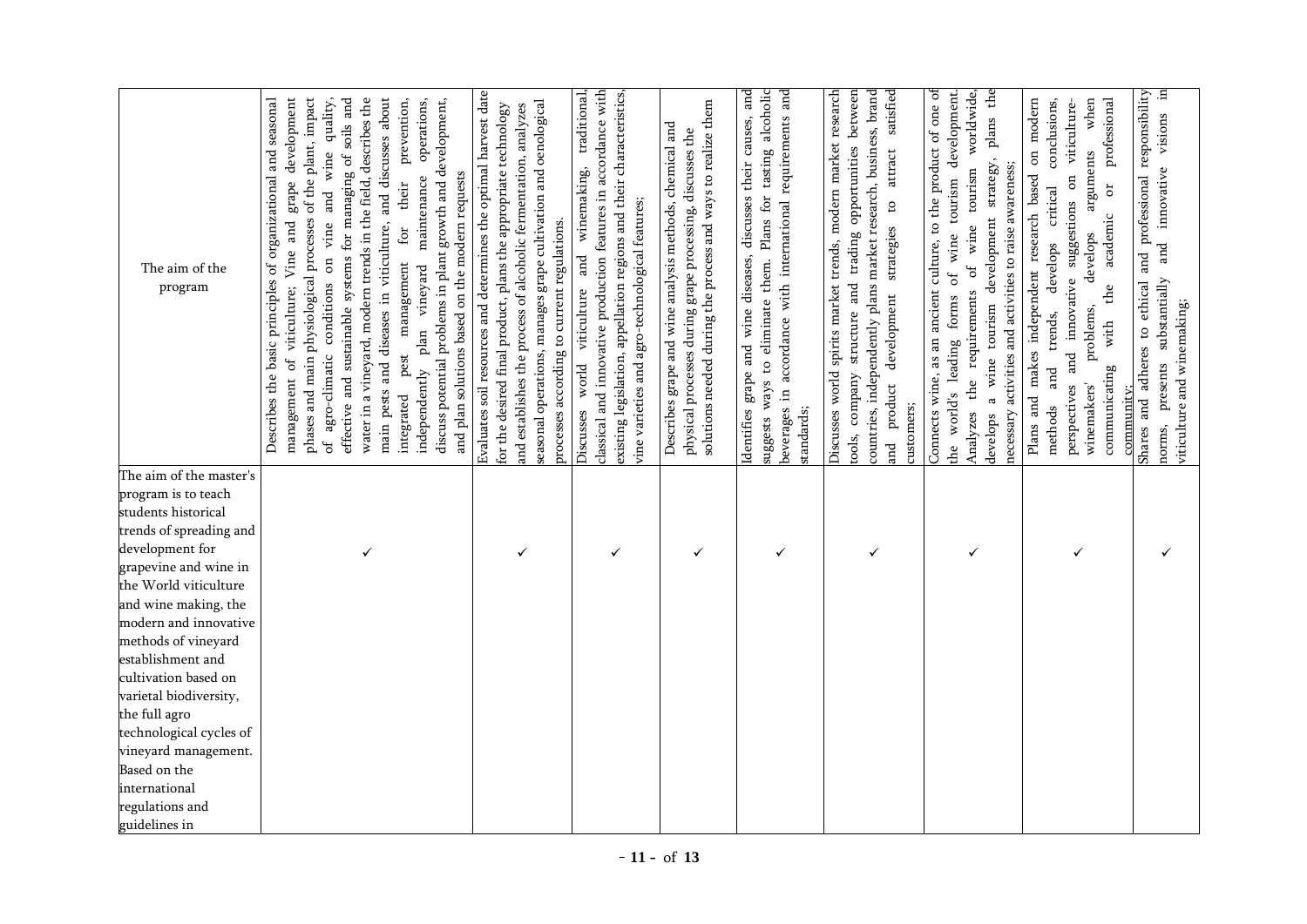| Viticulture and Enology     |   |              |   |   |   |   |   |  |
|-----------------------------|---|--------------|---|---|---|---|---|--|
| in the World grape          |   |              |   |   |   |   |   |  |
| processing features,        |   |              |   |   |   |   |   |  |
| modern innovative and       |   |              |   |   |   |   |   |  |
| traditional technologies    |   |              |   |   |   |   |   |  |
| of wine making and          |   |              |   |   |   |   |   |  |
| other alcoholic             |   |              |   |   |   |   |   |  |
| beverages of grape          |   |              |   |   |   |   |   |  |
| origin, trends in the       |   |              |   |   |   |   |   |  |
| fields of vitivinification, |   |              |   |   |   |   |   |  |
| microbiological and         |   |              |   |   |   |   |   |  |
| physical-chemical           |   |              |   |   |   |   |   |  |
| processes, laboratory       |   |              |   |   |   |   |   |  |
| testing of wine quality     |   |              |   |   |   |   |   |  |
| based on modern             |   |              |   |   |   |   |   |  |
| analytical methods,         |   |              |   |   |   |   |   |  |
| selection of                |   |              |   |   |   |   |   |  |
| appropriated methods        |   |              |   |   |   |   |   |  |
| for testing and their       |   |              |   |   |   |   |   |  |
| planning.                   |   |              |   |   |   |   |   |  |
|                             |   |              |   |   |   |   |   |  |
| physical-chemical           |   |              |   |   |   |   |   |  |
| composition of wine         |   |              |   |   |   |   |   |  |
| and beverages, their        |   |              |   |   |   |   |   |  |
| sensory evaluation          |   |              |   |   |   |   |   |  |
| based on international      |   |              |   |   |   |   |   |  |
| rules and practically       |   |              |   |   |   |   |   |  |
| established systems,        |   |              |   |   |   |   |   |  |
| wine diseases, the          |   |              |   |   |   |   |   |  |
| reasons of their origin     |   |              |   |   |   |   |   |  |
| and the ways of their       |   |              |   |   |   |   |   |  |
| prevention; current         |   |              |   |   |   |   |   |  |
| trends in the world         |   |              |   |   |   |   |   |  |
| tourism market,             |   |              |   |   |   |   |   |  |
| planning and                | ✓ | $\checkmark$ | ✓ | ✓ | ✓ | ✓ | ✓ |  |
| elaboration of touristic    |   |              |   |   |   |   |   |  |
| products - including        |   |              |   |   |   |   |   |  |
| "wine-routs" among          |   |              |   |   |   |   |   |  |
| others - and their          |   |              |   |   |   |   |   |  |
| promotion taking in         |   |              |   |   |   |   |   |  |